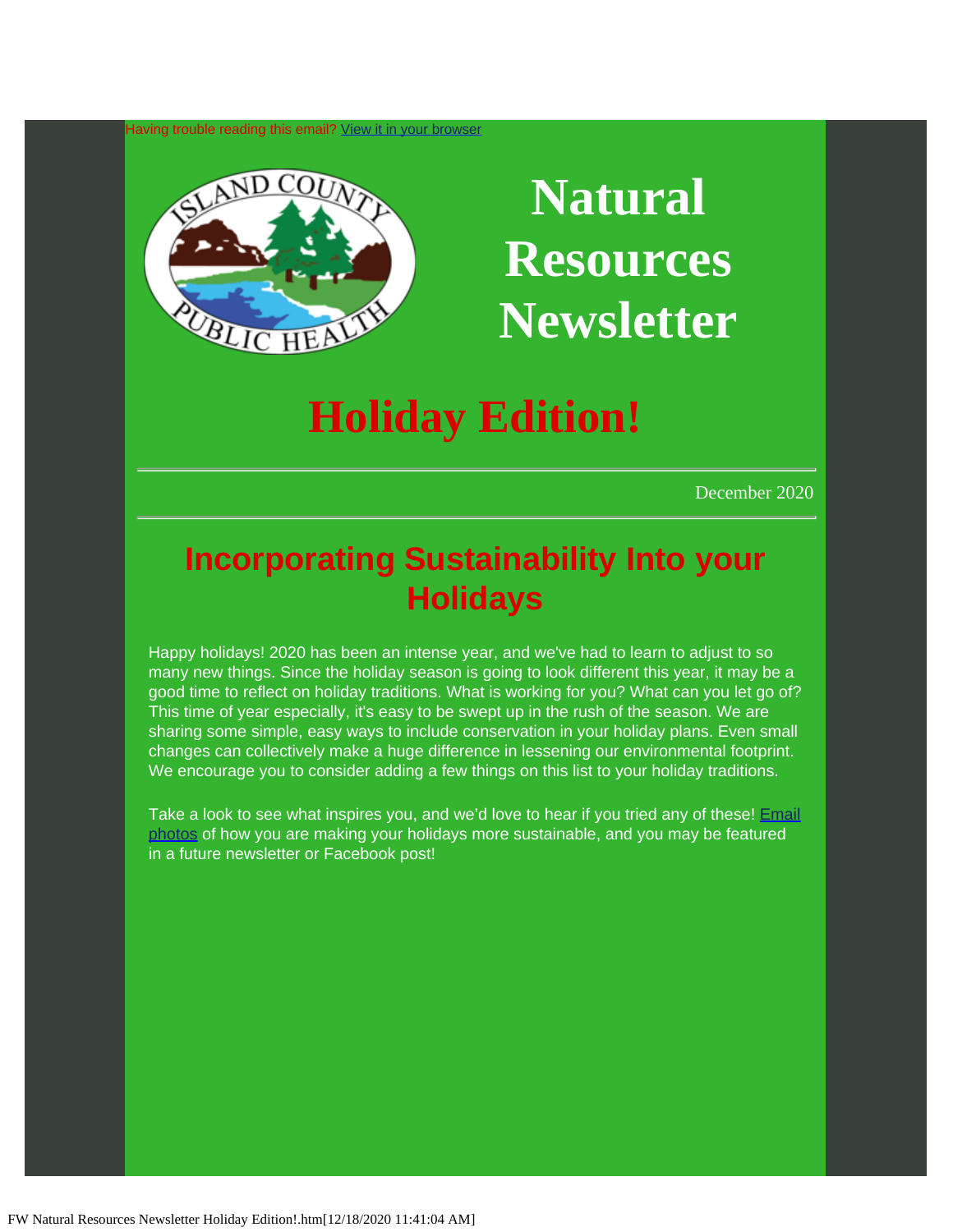

### **Food**

- Consider having a vegetarian or vegan meal, or introducing those elements to your usual holiday food. Challenge yourself! You can learn to make some amazing new dishes.
- Find locally sourced foods. Check out these guides ([here](https://lnks.gd/l/eyJhbGciOiJIUzI1NiJ9.eyJidWxsZXRpbl9saW5rX2lkIjoxMDIsInVyaSI6ImJwMjpjbGljayIsImJ1bGxldGluX2lkIjoiMjAyMDEyMTguMzIyNTQ2OTEiLCJ1cmwiOiJodHRwczovL3doaWRiZXlmYXJtc3RhbmRzLmNvbS8_dXRtX2NvbnRlbnQ9JnV0bV9tZWRpdW09ZW1haWwmdXRtX25hbWU9JnV0bV9zb3VyY2U9Z292ZGVsaXZlcnkmdXRtX3Rlcm09In0.ePdCtKiAoB69p7UCadl12apla0aLnRRGWR02iQNqu58/s/1119264387/br/92123665987-l) and [here](https://lnks.gd/l/eyJhbGciOiJIUzI1NiJ9.eyJidWxsZXRpbl9saW5rX2lkIjoxMDMsInVyaSI6ImJwMjpjbGljayIsImJ1bGxldGluX2lkIjoiMjAyMDEyMTguMzIyNTQ2OTEiLCJ1cmwiOiJodHRwOi8vd3d3LnNsb3dmb29kc2thZ2l0Lm9yZy9TbG93X0Zvb2RfU2thZ2l0L0Zhcm1fU3RhbmRzLmh0bWw_dXRtX2NvbnRlbnQ9JnV0bV9tZWRpdW09ZW1haWwmdXRtX25hbWU9JnV0bV9zb3VyY2U9Z292ZGVsaXZlcnkmdXRtX3Rlcm09In0.CDfGzK-j3ZCMWV2EgKjBdQ7tyKWF3g-oKr4u6Mr_pHQ/s/1119264387/br/92123665987-l)) for local food options in Island and Skagit Counties.
- Find your own food: with permission, wild harvest edible plants from the woods (there are a lot of great books on the subject), or harvest shellfish (make sure to get a permit and always check the **[Shellfish Safety Map](https://lnks.gd/l/eyJhbGciOiJIUzI1NiJ9.eyJidWxsZXRpbl9saW5rX2lkIjoxMDQsInVyaSI6ImJwMjpjbGljayIsImJ1bGxldGluX2lkIjoiMjAyMDEyMTguMzIyNTQ2OTEiLCJ1cmwiOiJodHRwczovL2ZvcnRyZXNzLndhLmdvdi9kb2gvYmlvdG94aW4vYmlvdG94aW4uaHRtbD91dG1fY29udGVudD0mdXRtX21lZGl1bT1lbWFpbCZ1dG1fbmFtZT0mdXRtX3NvdXJjZT1nb3ZkZWxpdmVyeSZ1dG1fdGVybT0ifQ.R8jW26MyLEd4naJiJVNVEG6MCe-T7lOTORqmKahD_8M/s/1119264387/br/92123665987-l) first**). You will definitely appreciate every bite!
- Plant an [indoor veggie garden](https://lnks.gd/l/eyJhbGciOiJIUzI1NiJ9.eyJidWxsZXRpbl9saW5rX2lkIjoxMDUsInVyaSI6ImJwMjpjbGljayIsImJ1bGxldGluX2lkIjoiMjAyMDEyMTguMzIyNTQ2OTEiLCJ1cmwiOiJodHRwczovL3d3dy50aGVzcHJ1Y2UuY29tL2hvdy10by1ncm93LXZlZ2V0YWJsZXMtaW5kb29ycy0xNDAzMTgzP3V0bV9jb250ZW50PSZ1dG1fbWVkaXVtPWVtYWlsJnV0bV9uYW1lPSZ1dG1fc291cmNlPWdvdmRlbGl2ZXJ5JnV0bV90ZXJtPSJ9.XzZu7X6TcjqjBv4MmxtxoqI8ciFc8e4tkrnix83WFPM/s/1119264387/br/92123665987-l), or grow some herbs in a windowsill or window box.
- Reuse food. Save your veggie scraps and make vegetable stock. Broth from turkey, chicken, beef, and ham bones can make an excellent soup base.
- Look into donating leftover food to food banks; just be sure to check with the individual food bank first. [Click here](https://lnks.gd/l/eyJhbGciOiJIUzI1NiJ9.eyJidWxsZXRpbl9saW5rX2lkIjoxMDYsInVyaSI6ImJwMjpjbGljayIsImJ1bGxldGluX2lkIjoiMjAyMDEyMTguMzIyNTQ2OTEiLCJ1cmwiOiJodHRwczovL3d3dy5pc2xhbmRjb3VudHl3YS5nb3YvSGVhbHRoL0FIQy9QYWdlcy9TTkFQLUVkdWNhdGlvbi5hc3B4P3V0bV9jb250ZW50PSZ1dG1fbWVkaXVtPWVtYWlsJnV0bV9uYW1lPSZ1dG1fc291cmNlPWdvdmRlbGl2ZXJ5JnV0bV90ZXJtPSJ9.LN5Dt-j30lYMMYjA2XpKhZN0FHl2ewpknJEFiIuyhKM/s/1119264387/br/92123665987-l) for information on food banks serving Island County.
- [Compost](https://lnks.gd/l/eyJhbGciOiJIUzI1NiJ9.eyJidWxsZXRpbl9saW5rX2lkIjoxMDcsInVyaSI6ImJwMjpjbGljayIsImJ1bGxldGluX2lkIjoiMjAyMDEyMTguMzIyNTQ2OTEiLCJ1cmwiOiJodHRwOi8vd3d3LmhvbWVjb21wb3N0aW5nbWFkZWVhc3kuY29tL2Zvb2RzY3JhcHMuaHRtbD91dG1fY29udGVudD0mdXRtX21lZGl1bT1lbWFpbCZ1dG1fbmFtZT0mdXRtX3NvdXJjZT1nb3ZkZWxpdmVyeSZ1dG1fdGVybT0ifQ.XYMm0ik1zt2OPohQr18b2c8bV8L51y41_2yFQtKWPLY/s/1119264387/br/92123665987-l) leftovers.
- Use recyclable aluminum foil, beeswax wraps, or reusable food storage containers for leftovers rather than plastic wrap.
- Use reusable plates/cups/cutlery/napkins.

### **Decorations**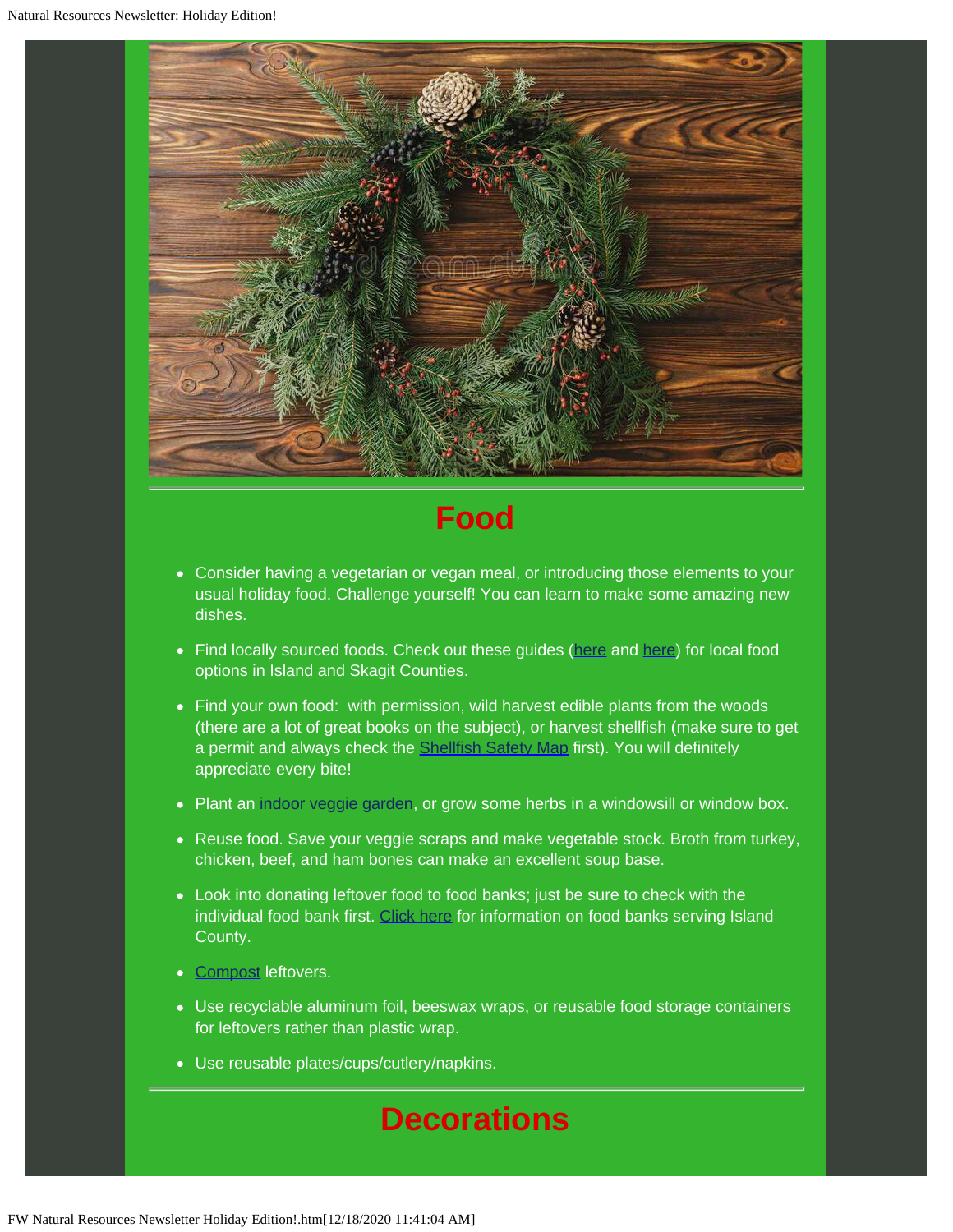During the darkest days of the year, nothing is more magical than seeing all off the holiday lights and decorations.

#### **Trees**

- Decorate an indoor potted tree (or any potted plant) instead of a plastic or cut tree.
- Decorate a living tree outside instead of having one inside.
- Get a living native tree, decorate it, and plant it outside the following spring.
- Rent a tree! Some places will deliver a living, potted tree. After the holidays, they will pick it up and bring it back to the nursery. In some cases, you can rent the same tree year after year and watch it grow.
- If you get a cut tree, recycle it in January. [Be creative!](https://lnks.gd/l/eyJhbGciOiJIUzI1NiJ9.eyJidWxsZXRpbl9saW5rX2lkIjoxMDgsInVyaSI6ImJwMjpjbGljayIsImJ1bGxldGluX2lkIjoiMjAyMDEyMTguMzIyNTQ2OTEiLCJ1cmwiOiJodHRwczovL3JlYWxjaHJpc3RtYXN0cmVlcy5vcmcvYWxsLWFib3V0LXRyZWVzL2hvdy10by1yZWN5Y2xlLz91dG1fY29udGVudD0mdXRtX21lZGl1bT1lbWFpbCZ1dG1fbmFtZT0mdXRtX3NvdXJjZT1nb3ZkZWxpdmVyeSZ1dG1fdGVybT0ifQ.l9QDBnly_16bOvsSmSadVGPeSlQZ-LK3bTt-TGLkcZI/s/1119264387/br/92123665987-l) You can make a [hugelkultur](https://lnks.gd/l/eyJhbGciOiJIUzI1NiJ9.eyJidWxsZXRpbl9saW5rX2lkIjoxMDksInVyaSI6ImJwMjpjbGljayIsImJ1bGxldGluX2lkIjoiMjAyMDEyMTguMzIyNTQ2OTEiLCJ1cmwiOiJodHRwczovL3d3dy5wZXJtYWN1bHR1cmUuY28udWsvYXJ0aWNsZXMvbWFueS1iZW5lZml0cy1odWdlbGt1bHR1cj91dG1fY29udGVudD0mdXRtX21lZGl1bT1lbWFpbCZ1dG1fbmFtZT0mdXRtX3NvdXJjZT1nb3ZkZWxpdmVyeSZ1dG1fdGVybT0ifQ.v_jXz14R8Khw8bzytbK4HryUyxcs3dkzoaYJAPMg48c/s/1119264387/br/92123665987-l) [mound,](https://lnks.gd/l/eyJhbGciOiJIUzI1NiJ9.eyJidWxsZXRpbl9saW5rX2lkIjoxMDksInVyaSI6ImJwMjpjbGljayIsImJ1bGxldGluX2lkIjoiMjAyMDEyMTguMzIyNTQ2OTEiLCJ1cmwiOiJodHRwczovL3d3dy5wZXJtYWN1bHR1cmUuY28udWsvYXJ0aWNsZXMvbWFueS1iZW5lZml0cy1odWdlbGt1bHR1cj91dG1fY29udGVudD0mdXRtX21lZGl1bT1lbWFpbCZ1dG1fbmFtZT0mdXRtX3NvdXJjZT1nb3ZkZWxpdmVyeSZ1dG1fdGVybT0ifQ.v_jXz14R8Khw8bzytbK4HryUyxcs3dkzoaYJAPMg48c/s/1119264387/br/92123665987-l) line a trail, feed birds, prevent erosion, and make mulch.
- Real cut trees are more sustainable than plastic ones learn why [here](https://lnks.gd/l/eyJhbGciOiJIUzI1NiJ9.eyJidWxsZXRpbl9saW5rX2lkIjoxMTAsInVyaSI6ImJwMjpjbGljayIsImJ1bGxldGluX2lkIjoiMjAyMDEyMTguMzIyNTQ2OTEiLCJ1cmwiOiJodHRwczovL3d3dy5uYXR1cmUub3JnL2VuLXVzL3doYXQtd2UtZG8vb3VyLXByaW9yaXRpZXMvcHJvdGVjdC13YXRlci1hbmQtbGFuZC9sYW5kLWFuZC13YXRlci1zdG9yaWVzL3JlYWwtdnMtZmFrZS1jaHJpc3RtYXMtdHJlZS8_dXRtX2NvbnRlbnQ9JnV0bV9tZWRpdW09ZW1haWwmdXRtX25hbWU9JnV0bV9zb3VyY2U9Z292ZGVsaXZlcnkmdXRtX3Rlcm09In0.oR1eGLnVZwGfvL0NDA3eIpTNBJY2toVH--INY3Qr7bQ/s/1119264387/br/92123665987-l).
- If you do prefer an artificial tree, consider purchasing a used one from a local thrift store or getting a hand-me-down from a friend, rather than buying new.
- Get creative with the materials in your home, and craft your own tree. Check out [this article](https://lnks.gd/l/eyJhbGciOiJIUzI1NiJ9.eyJidWxsZXRpbl9saW5rX2lkIjoxMTEsInVyaSI6ImJwMjpjbGljayIsImJ1bGxldGluX2lkIjoiMjAyMDEyMTguMzIyNTQ2OTEiLCJ1cmwiOiJodHRwczovL3d3dy5saXZla2luZGx5LmNvL3N1c3RhaW5hYmxlLWFsdGVybmF0aXZlcy1jaHJpc3RtYXMtdHJlZXMvP3V0bV9jb250ZW50PSZ1dG1fbWVkaXVtPWVtYWlsJnV0bV9uYW1lPSZ1dG1fc291cmNlPWdvdmRlbGl2ZXJ5JnV0bV90ZXJtPSJ9.IvNIAqPl-jibzTcaH4v--Au-UjMPXsJHkkev3MyS2aU/s/1119264387/br/92123665987-l) for some ideas, including using ladders, books, wall art, and driftwood.

#### **Decorating**

- Switch to LED or solar lights for decorations. They are much more energy efficient. LED lights last longer and don't heat up like other types of light bulbs.
- Set an automatic timer for your decorations.
- Make or purchase [compostable or edible decorations](https://lnks.gd/l/eyJhbGciOiJIUzI1NiJ9.eyJidWxsZXRpbl9saW5rX2lkIjoxMTIsInVyaSI6ImJwMjpjbGljayIsImJ1bGxldGluX2lkIjoiMjAyMDEyMTguMzIyNTQ2OTEiLCJ1cmwiOiJodHRwczovL3d3dy50aGVtaW5pbWFsaXN0bW9tLmNvbS9jb21wb3N0YWJsZWRlY29yYXRpb24vP3V0bV9jb250ZW50PSZ1dG1fbWVkaXVtPWVtYWlsJnV0bV9uYW1lPSZ1dG1fc291cmNlPWdvdmRlbGl2ZXJ5JnV0bV90ZXJtPSJ9.p_852xrjmz9dauOOD9yEl6ydlGfmwHVIIo3FopDiRPk/s/1119264387/br/92123665987-l). You can make new decorations every year, and some can be saved and used year after year.
- Make edible decorations for wildlife, and hang them around your yard, porch, or next to a window. Spread peanut butter on a pine cone, roll it in bird seed, and hang it with a festive ribbon. See how many feathery visitors you get! This is especially fun for kiddos.
- Do you like to throw confetti at midnight on New Year's? Make compostable confetti for New Year's Eve by hole-punching or ripping fallen leaves.
- Make wreaths and garlands out of native plants explore the woods and find cedar boughs (which twist really well and make a great wreath base), snowberries, salal, lichens, and rose hips. Always make sure you have permission to harvest, and don't take more than 1/10th of a plant's resources.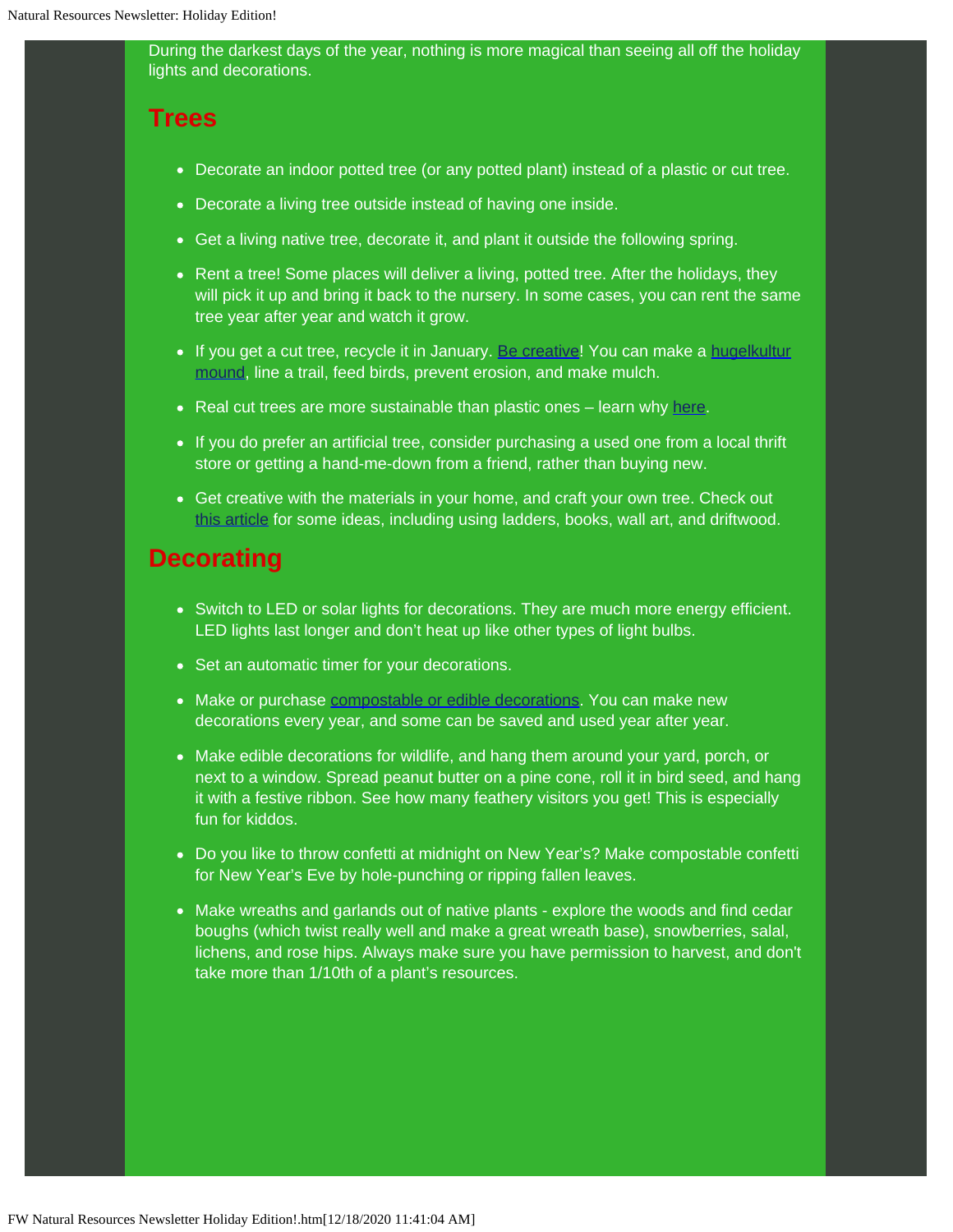

### **Gifts & Cards**

#### **Buying Gifts**

- Make a homemade gift (something like jam, bread, soap, crafts, etc.) you can learn a new skill and give someone an unforgettable, personalized gift. Here's a list of [mason jar gift ideas](https://lnks.gd/l/eyJhbGciOiJIUzI1NiJ9.eyJidWxsZXRpbl9saW5rX2lkIjoxMTMsInVyaSI6ImJwMjpjbGljayIsImJ1bGxldGluX2lkIjoiMjAyMDEyMTguMzIyNTQ2OTEiLCJ1cmwiOiJodHRwczovL3d3dy5yZWRib29rbWFnLmNvbS9saWZlL2ZyaWVuZHMtZmFtaWx5L2c4NTAvbWFzb24tamFyLWdpZnRzLz91dG1fY29udGVudD0mdXRtX21lZGl1bT1lbWFpbCZ1dG1fbmFtZT0mdXRtX3NvdXJjZT1nb3ZkZWxpdmVyeSZ1dG1fdGVybT0ifQ.kk1vaSVcjOlSfUgEZOvY4zzQswV8iGod5dpA5dttyFM/s/1119264387/br/92123665987-l).
- Donate to a good cause that the other person believes in (this is great for people who are difficult to shop for).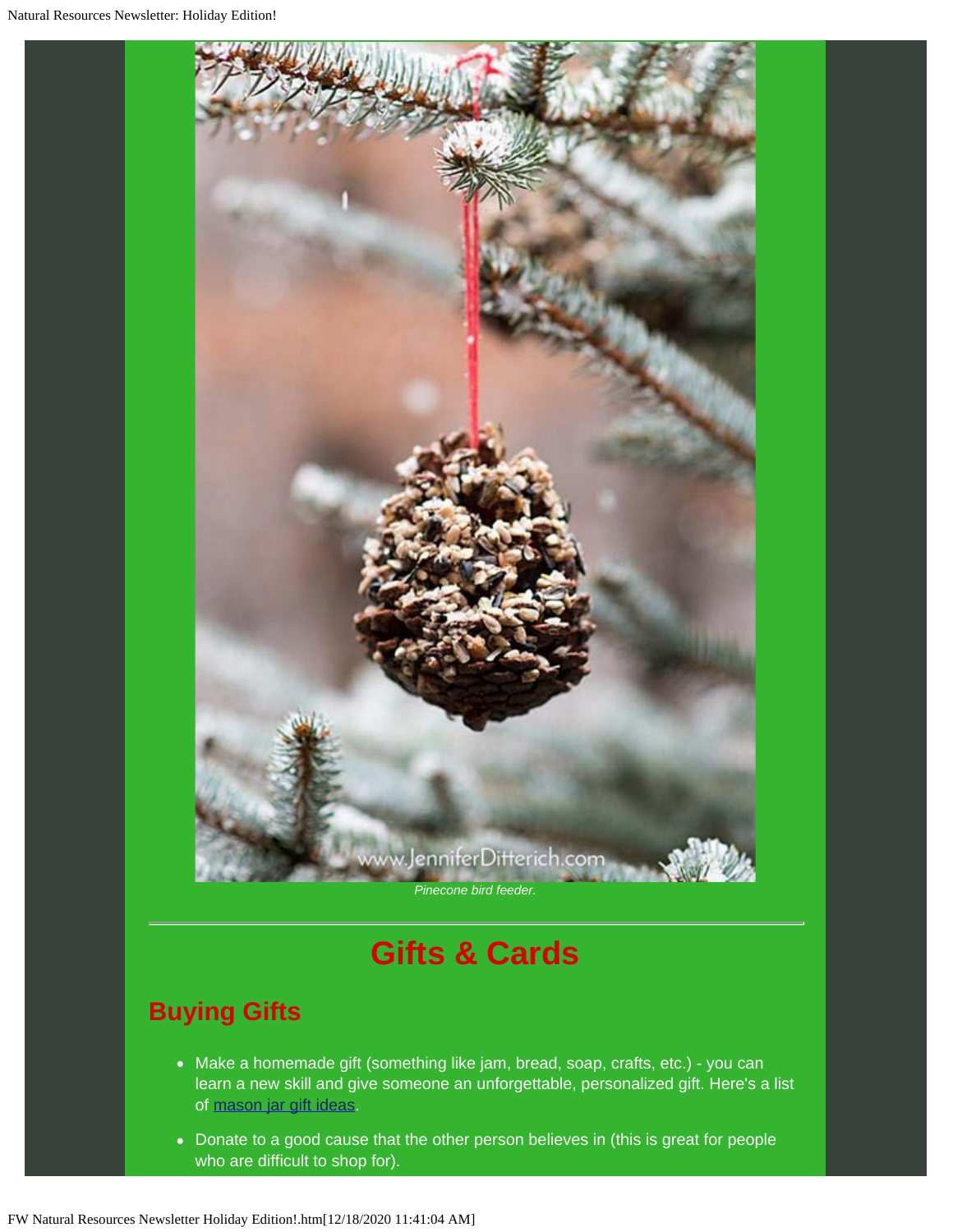- Consider doing an act of service for someone instead of purchasing a gift.
- Gift an experience instead of material good.
- Give gifts that help enable someone to live more sustainably (bird houses/feeders, bat houses, non-plastic household products, compostable garbage and dog poop bags, bidet, mason bee house, native pollinator-friendly seed mix or plants, reusable bamboo silverware, etc.)
- If you can, try to give gifts that are made of compostable or recycled material, locally produced, fair-trade certified, second hand, have plastic-free packaging, etc.
- Do a re-gift swap if friends and family are also into it. Re-gifting something meaningful, like an old book or piece of art, can be a very special gift.
- Consider setting up a gift exchange with a group of friends or family instead of buying for everyone, have a drawing so each person only needs to buy for one other person.
- Shop locally if possible. Also, buying a gift certificate for a local business could be a great option.
- When buying online, consider how far the item needs to travel to get to you. Ask companies if they'll ship to you in more sustainable packaging.

#### **Wrapping Gifts**

- Use a reusable shopping bag instead of gift wrap.
- Wrap gifts in materials you would throw away. [Potato chip bags](https://lnks.gd/l/eyJhbGciOiJIUzI1NiJ9.eyJidWxsZXRpbl9saW5rX2lkIjoxMTQsInVyaSI6ImJwMjpjbGljayIsImJ1bGxldGluX2lkIjoiMjAyMDEyMTguMzIyNTQ2OTEiLCJ1cmwiOiJodHRwczovL3d3dy55ZWxsb3dwYWdlcy5jYS90aXBzL2hvdy10by1tYWtlLWNyZWF0aXZlLWdpZnQtd3JhcHBpbmctd2l0aC1wb3RhdG8tY2hpcC1iYWdzLz91dG1fY29udGVudD0mdXRtX21lZGl1bT1lbWFpbCZ1dG1fbmFtZT0mdXRtX3NvdXJjZT1nb3ZkZWxpdmVyeSZ1dG1fdGVybT0ifQ.FkWK5Z5nNV2eJYPh3KKd8bXsAU92IFHk8nEcM7w7G4Q/s/1119264387/br/92123665987-l) make a beautiful metallic wrapping paper!
- Put a present in a gift-bag, which can be used over and over.
- Wrap gifts in compostable or recyclable materials. You can incorporate herbs or other pretty things from nature to accent minimalist wrapping.
- Play hide and seek with gifts. Don't wrap them, but hide them around the house and leave clues. This is just as much fun as finding a gift under the tree or in a stocking.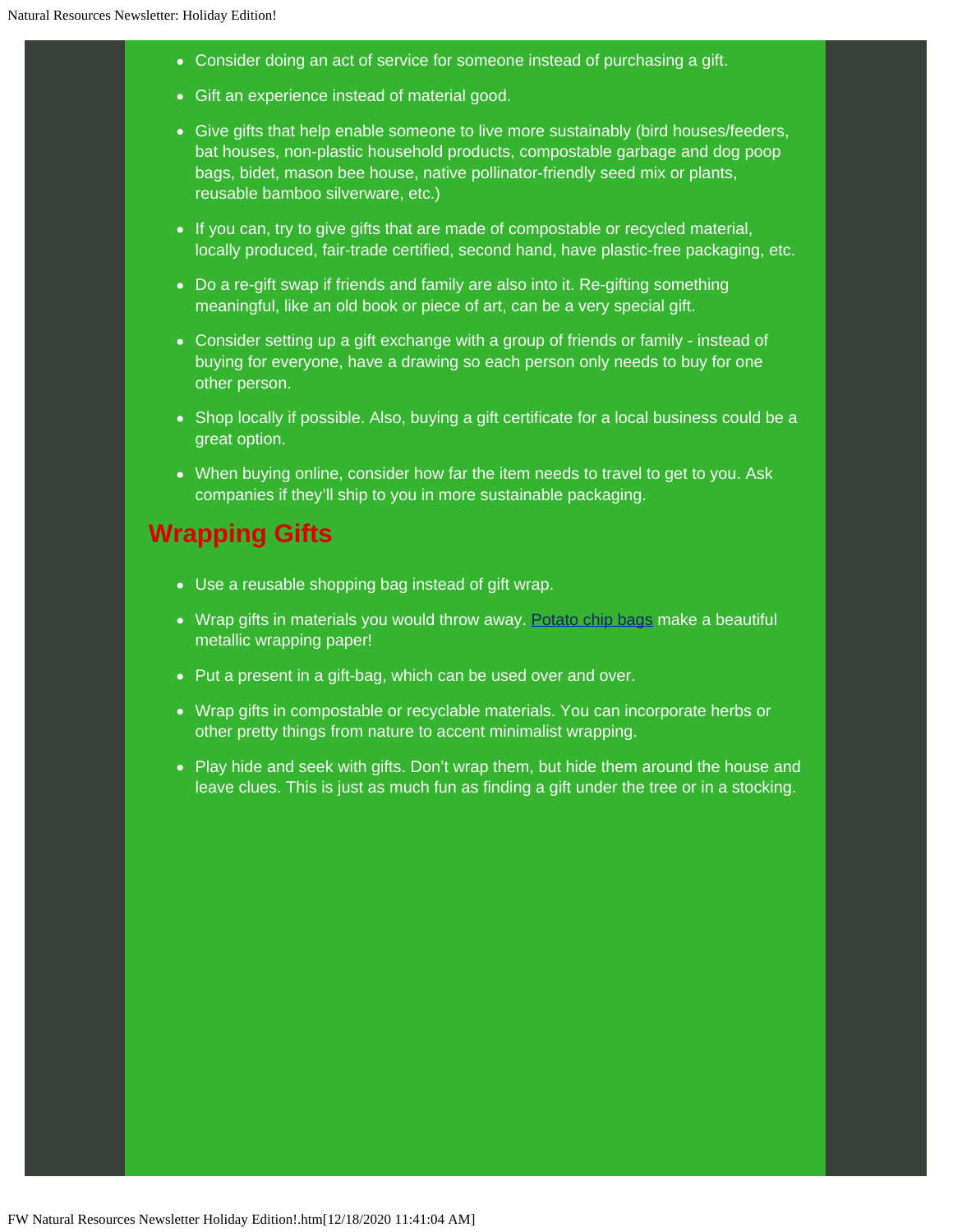

*Minimal wrapping can look very festive! Click image for photo source.*

### **Cards**

- Send an e-card instead of a physical card. Hallmark, Blue Mountain, Punchbowl, Paperless Post, Greenenvelope, Open Me, and Smilebox are some of the many platforms you can use. You can customize them and send videos. Some are even free of charge!
- Mail a post card instead of a card with an envelope.
- Use recyclable or compostable paper (or paper made from recycled material).
- If you're crafty, try making your own paper out of [dryer lint](https://lnks.gd/l/eyJhbGciOiJIUzI1NiJ9.eyJidWxsZXRpbl9saW5rX2lkIjoxMTYsInVyaSI6ImJwMjpjbGljayIsImJ1bGxldGluX2lkIjoiMjAyMDEyMTguMzIyNTQ2OTEiLCJ1cmwiOiJodHRwczovL3d3dy5pbnN0cnVjdGFibGVzLmNvbS9Ib3ctVG8tTWFrZS1QYXBlci1PdXQtT2YtTGludC8_dXRtX2NvbnRlbnQ9JnV0bV9tZWRpdW09ZW1haWwmdXRtX25hbWU9JnV0bV9zb3VyY2U9Z292ZGVsaXZlcnkmdXRtX3Rlcm09In0.GmLRzng-mvdphZchm--FGY-102nJbuZ51DaI_M2twrs/s/1119264387/br/92123665987-l), [old newspapers,](https://lnks.gd/l/eyJhbGciOiJIUzI1NiJ9.eyJidWxsZXRpbl9saW5rX2lkIjoxMTcsInVyaSI6ImJwMjpjbGljayIsImJ1bGxldGluX2lkIjoiMjAyMDEyMTguMzIyNTQ2OTEiLCJ1cmwiOiJodHRwczovL3d3dy5lZWt3aS5vcmcvYWN0aXZpdGllcy9hcnRzLWNyYWZ0cy9tYWtlLXlvdXItb3duLXBhcGVyP3V0bV9jb250ZW50PSZ1dG1fbWVkaXVtPWVtYWlsJnV0bV9uYW1lPSZ1dG1fc291cmNlPWdvdmRlbGl2ZXJ5JnV0bV90ZXJtPSJ9.F_xdUtXa3OMv5GMvpUz-TSyhDQILTqLxn413Q-gZS3w/s/1119264387/br/92123665987-l) [shreddings,](https://lnks.gd/l/eyJhbGciOiJIUzI1NiJ9.eyJidWxsZXRpbl9saW5rX2lkIjoxMTgsInVyaSI6ImJwMjpjbGljayIsImJ1bGxldGluX2lkIjoiMjAyMDEyMTguMzIyNTQ2OTEiLCJ1cmwiOiJodHRwczovL3d3dy5pbnN0cnVjdGFibGVzLmNvbS9Ib3ctdG8tTWFrZS1hbmQtUmVjeWNsZS1QYXBlci8_dXRtX2NvbnRlbnQ9JnV0bV9tZWRpdW09ZW1haWwmdXRtX25hbWU9JnV0bV9zb3VyY2U9Z292ZGVsaXZlcnkmdXRtX3Rlcm09In0.qq81DImCtLpz0UOv8PErqEXhDtku2iP_1hL6bGWnVwI/s/1119264387/br/92123665987-l) and many other materials. You can imbed wildflowers, seeds, and leaves. There are tutorials online, and it makes for a very memorable, special holiday card.
- Make or purchase cards or paper embedded with native, pollinator-friendly wildflower seeds. In the spring, your card can become someone's mini wildflower garden.
- Save envelopes from cards to use as scrap paper, reminders, grocery lists, etc. It gives them a second life before they go to the recycling bin.
- Instead of throwing cards away, use them as decorations! Staple them to a festive ribbon, twine, or garland, and make one a year. After the holidays are over, store them with the rest of your decorations. It's a great way to display cards, and it's fun to watch your friends and families evolve over the years.

### **New Traditions!**

• Because things are so different this year, it's an opportunity to begin new traditions, with sustainability in mind.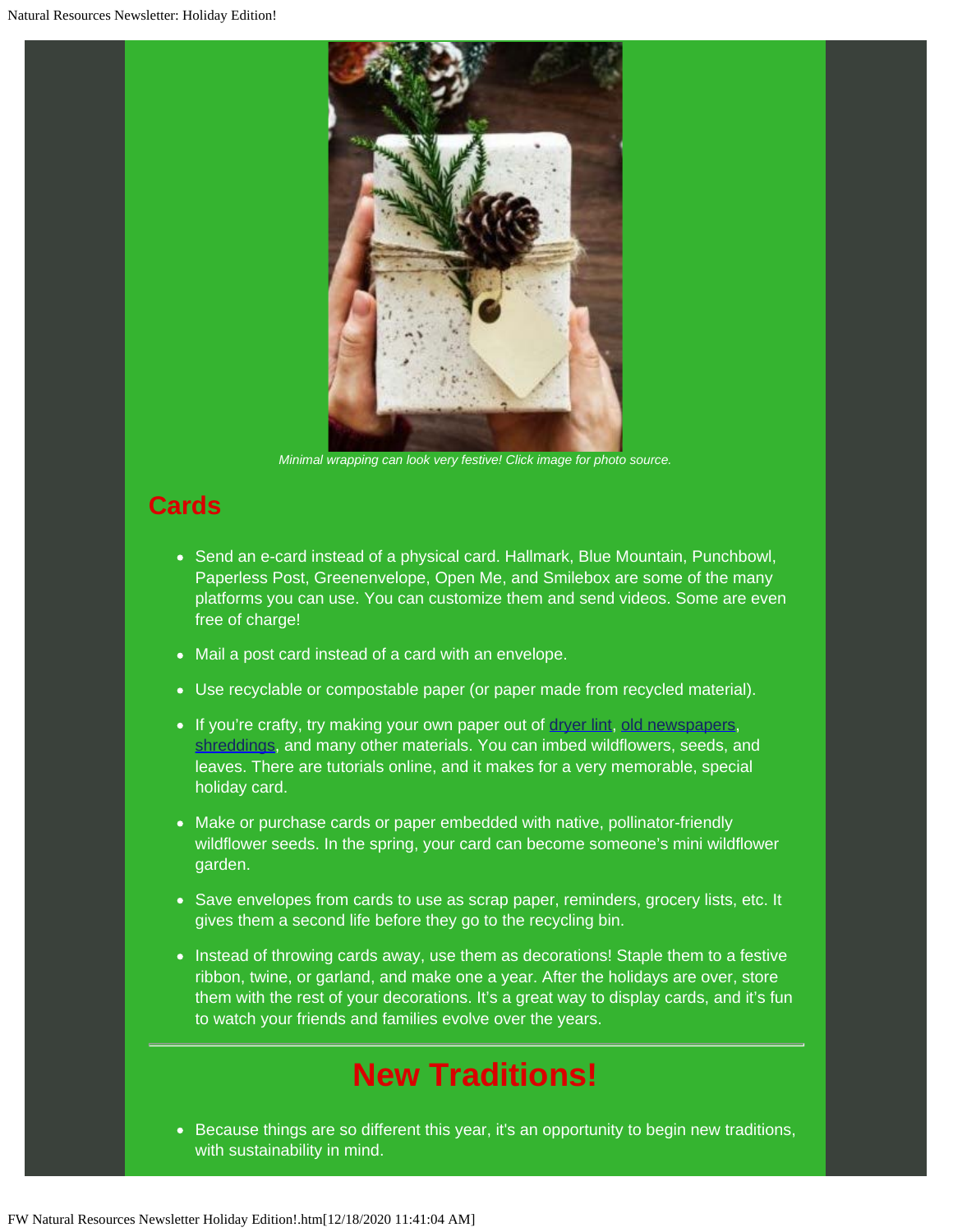- Volunteer! There are a lot of organizations that need individuals and families to donate their time. Maybe think about adopting a [road](https://lnks.gd/l/eyJhbGciOiJIUzI1NiJ9.eyJidWxsZXRpbl9saW5rX2lkIjoxMTksInVyaSI6ImJwMjpjbGljayIsImJ1bGxldGluX2lkIjoiMjAyMDEyMTguMzIyNTQ2OTEiLCJ1cmwiOiJodHRwczovL3d3dy5pc2xhbmRjb3VudHl3YS5nb3YvUHVibGljV29ya3MvUm9hZHMvTWFpbnRlbmFuY2UvUGFnZXMvYWRvcHRhcm9hZC5hc3B4P3V0bV9jb250ZW50PSZ1dG1fbWVkaXVtPWVtYWlsJnV0bV9uYW1lPSZ1dG1fc291cmNlPWdvdmRlbGl2ZXJ5JnV0bV90ZXJtPSM6fjp0ZXh0PVRoZSUyMEFkb3B0JTJEQSUyRFJvYWQlMjBwcm9ncmFtLHJvYWQlMjBzeXN0ZW0lMjBpbiUyMElzbGFuZCUyMENvdW50eS4ifQ.aP9mKFpih1a_s5_mm83c9V6TzzwRiqq4lI56UDmRfRc/s/1119264387/br/92123665987-l) or your favorite [park/trail](https://lnks.gd/l/eyJhbGciOiJIUzI1NiJ9.eyJidWxsZXRpbl9saW5rX2lkIjoxMjAsInVyaSI6ImJwMjpjbGljayIsImJ1bGxldGluX2lkIjoiMjAyMDEyMTguMzIyNTQ2OTEiLCJ1cmwiOiJodHRwczovL3d3dy5pc2xhbmRjb3VudHl3YS5nb3YvUHVibGljV29ya3MvUGFya3MvUGFnZXMvUGFya3MtUmVzb3VyY2VzLmFzcHg_dXRtX2NvbnRlbnQ9JnV0bV9tZWRpdW09ZW1haWwmdXRtX25hbWU9JnV0bV9zb3VyY2U9Z292ZGVsaXZlcnkmdXRtX3Rlcm09In0.NZTNhLh1tNl_7XWsI0N6tedaVM4EvyfvVHqPXyjODwg/s/1119264387/br/92123665987-l).
- Since hosting and traveling is not an option right now, consider using the extra time as an opportunity for reflection and self-care. Maybe check out a new park, beach, or natural area.
- Participate in the [Christmas Day Bird Count!](https://lnks.gd/l/eyJhbGciOiJIUzI1NiJ9.eyJidWxsZXRpbl9saW5rX2lkIjoxMjEsInVyaSI6ImJwMjpjbGljayIsImJ1bGxldGluX2lkIjoiMjAyMDEyMTguMzIyNTQ2OTEiLCJ1cmwiOiJodHRwczovL3d3dy5hdWR1Ym9uLm9yZy9jb25zZXJ2YXRpb24vam9pbi1jaHJpc3RtYXMtYmlyZC1jb3VudD91dG1fY29udGVudD0mdXRtX21lZGl1bT1lbWFpbCZ1dG1fbmFtZT0mdXRtX3NvdXJjZT1nb3ZkZWxpdmVyeSZ1dG1fdGVybT0ifQ.D85KzvRvmkh4LhdzfxAHGDW06aHQu-RufAEciBs0tfA/s/1119264387/br/92123665987-l) It is still happening this year, but with special COVID-19 precautions. Join the thousands of volunteers who participate, and be part of a massive citizen science effort.
- Consider making a New Year's resolution to visit more natural areas, or to get involved with a local conservation organization.
- In future years (when traveling is safer), offset your holiday travel. [Learn more here](https://lnks.gd/l/eyJhbGciOiJIUzI1NiJ9.eyJidWxsZXRpbl9saW5rX2lkIjoxMjIsInVyaSI6ImJwMjpjbGljayIsImJ1bGxldGluX2lkIjoiMjAyMDEyMTguMzIyNTQ2OTEiLCJ1cmwiOiJodHRwczovL3d3dy53YXNoaW5ndG9ucG9zdC5jb20vdHJhdmVsL3RpcHMvcXVlc3Rpb25zLWFib3V0LWNhcmJvbi1vZmZzZXRzLWZsaWdodHMtYW5zd2VyZWQvP3V0bV9jb250ZW50PSZ1dG1fbWVkaXVtPWVtYWlsJnV0bV9uYW1lPSZ1dG1fc291cmNlPWdvdmRlbGl2ZXJ5JnV0bV90ZXJtPSJ9.ryzpgqQMy4Pq8FIjxZmMTTqTRasTNendHE9MwVx_P3c/s/1119264387/br/92123665987-l).
- Visit friends and family virtually instead of flying or driving. Include people remotely who you might not see otherwise - it can be a good opportunity to reconnect.



Thank you for your interest in **Island County Natural [Resources](https://lnks.gd/l/eyJhbGciOiJIUzI1NiJ9.eyJidWxsZXRpbl9saW5rX2lkIjoxMjMsInVyaSI6ImJwMjpjbGljayIsImJ1bGxldGluX2lkIjoiMjAyMDEyMTguMzIyNTQ2OTEiLCJ1cmwiOiJodHRwczovL3d3dy5pc2xhbmRjb3VudHl3YS5nb3YvSGVhbHRoL0ROUi9QYWdlcy9Ib21lLmFzcHg_dXRtX2NvbnRlbnQ9JnV0bV9tZWRpdW09ZW1haWwmdXRtX25hbWU9JnV0bV9zb3VyY2U9Z292ZGVsaXZlcnkmdXRtX3Rlcm09In0.2NAgQD-rAL8MBb9bQ-WjEe7L1KDrgJhT3CMnLSuGQqI/s/1119264387/br/92123665987-l)**. Stay connected with our [Facebook](https://lnks.gd/l/eyJhbGciOiJIUzI1NiJ9.eyJidWxsZXRpbl9saW5rX2lkIjoxMjQsInVyaSI6ImJwMjpjbGljayIsImJ1bGxldGluX2lkIjoiMjAyMDEyMTguMzIyNTQ2OTEiLCJ1cmwiOiJodHRwczovL3d3dy5mYWNlYm9vay5jb20vSUNFSEROUi8_bW9kYWw9YWRtaW5fdG9kb190b3VyJnV0bV9jb250ZW50PSZ1dG1fbWVkaXVtPWVtYWlsJnV0bV9uYW1lPSZ1dG1fc291cmNlPWdvdmRlbGl2ZXJ5JnV0bV90ZXJtPSJ9.ayDpMpA87kOqAkHNdZ5XWVmPavgV6E4DvuVQsX7wDOo/s/1119264387/br/92123665987-l) page!

Stay Connected with Island County, Washington: